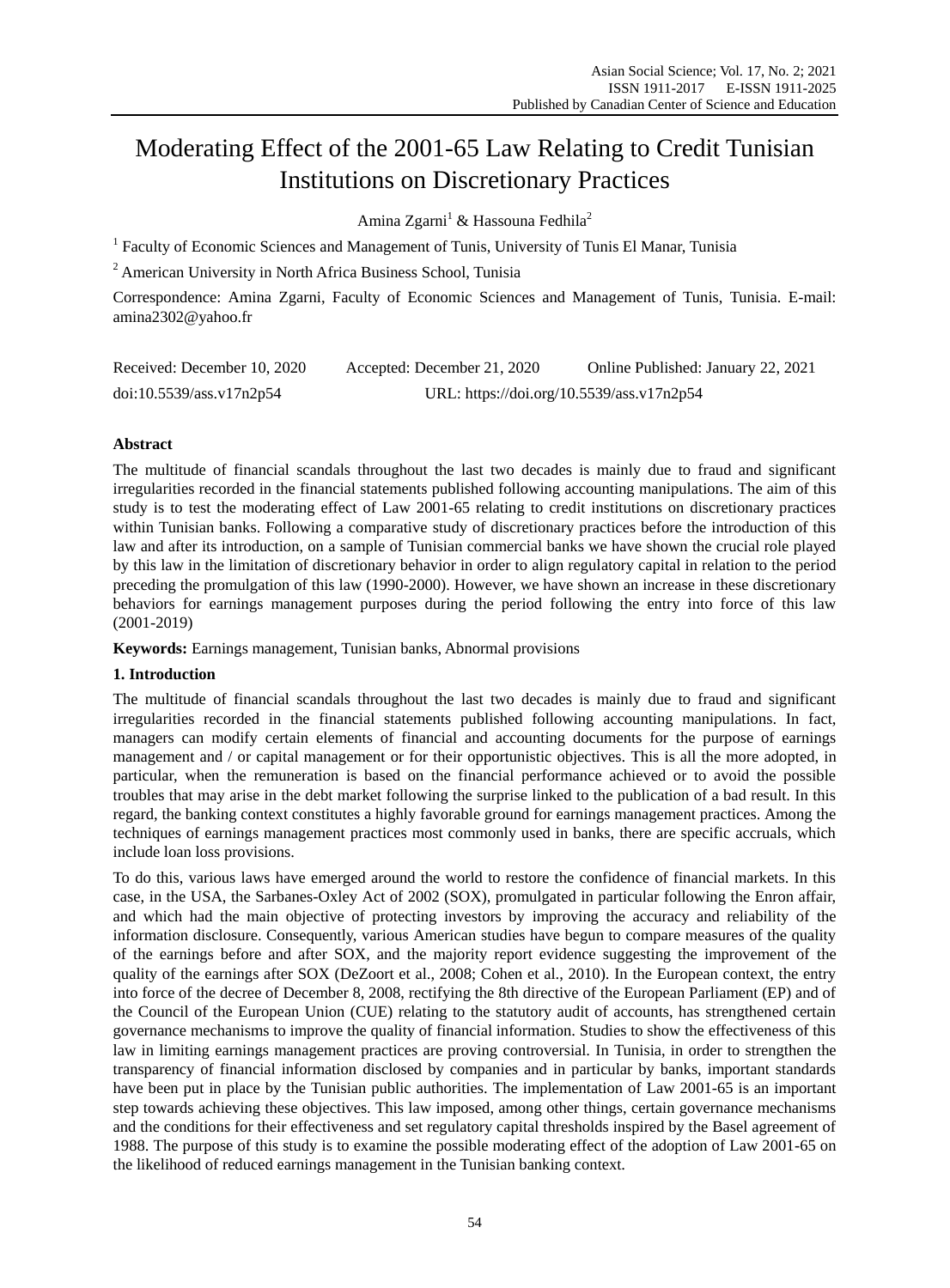### **2. Literature Review and Hypothesis Development**

Based on the literature review, we found that earnings management in banks is done through the adjustment of accruals accounts including, in particular, loan loss provisions. However, two essential factors that may influence these provisions which are the most studied in the literature, namely: regulatory capital and earnings before tax and provisions

• The impact of earnings before taxes and provisions on abnormal provisions:

Provisions may be deliberately underestimated to mitigate the adverse effect of other factors on earnings in the event of poor performance, or overestimated in the event of good performance in order to reduce earnings variability. Abou El Sood (2012) has shown that well-performing banks overestimate their loan loss provisions in order to build up reserves for future periods. Lobo and Yang (2001) find that managers of banks with high return variability are more inclined to smooth out earnings through loan loss provisions. Studies testing the effect of pre-tax income and provisions on abnormal provisions in banks show controversial results. In this sense, Ahmed et al (1999) found a positive relationship on a sample of American banks. Kwak et al. (2009) found a negative relationship on a sample of Japanese banks. While Zgarni an Fedhila (2019) found no significant relationship between these two variables on a sample of Tunisian banks. In this work, we propose that this relation will be either stronger during the period preceding the promulgation of the law 2001-65 or the period (1990-2000) and less strong during the period which follows it (2001-2019).

Thus, we make the following hypothesis:

H-1: The effect of earnings (before taxes and loan loss provisions) on abnormal provisions will be weaker in Tunisian commercial banks after the imposition of Law 2001-65 than before its imposition.

• The impact of the capital ratio on abnormal provisions

An analysis of the accounting literature shows that studies on the effect of the capital ratio on abnormal provisions, including those by Moyer (1990) and Beatty et al. (1995), have shown that managers manipulate their provisions to reach capital regulatory. This in particular when loan loss provisions are part of the numerator of the capital ratio in the period before the 1988 Basel Accord.On the other hand, in the period after this accord, this relationship becomes less important (Ahmed et al., 1999). in fact, in different contexts, studies on the relationship between the capital ratio and abnormal provisions are divergent. Some studies have shown that this relationship is negative, in particular those of Ahmed et al. (1999), Boudriga et al. (2009), Zgarni and Fedhila (2019). While Cornett et al. (2006), among others, found this relationship to be positive. However, Leventis et al. (2011) found no relation between regulatory capital and abnormal provisions. In this study, we therefore expect that this relation will be stronger in the period preceding the entry into force of this law (1990-2000) and less strong during the period following it (2001-2019). Thus, we make the following hypothesis

H-2: The effect of the capital ratio on abnormal provisions will be weaker in Tunisian commercial banks after the imposition of Law 2001-65 than before its imposition.

### **3. Research Methodology**

### *3.1 Sample and Study Period*

Our sample is made up of the main Tunisian banks. Since we plan to test the moderating effect of the implementation of Law 2001-65 on results management practices, we then studied this relationship for two different periods; the first runs from 1990 to 2000 (before the introduction of Law 2001-65 on credit institutions) and the second runs from 2001 to 2019 (after the introduction of this law)."

These two models will be estimated over two different periods, the first preceding the promulgation of the law 2001-65 (1990-2000) while the second succeeds it (2001-2019).

### *3.2 Measurement of Variables and Models to Be Estimated*

Like Kanagaretnam et al. (2010), we estimated our first model in order to identify the abnormal provisions (ALLP) which correspond to the residuals of the model and which will be used as dependent variable in the second model.

The first model to estimate is as follows:

$$
LLP_{it} = \beta_0 + \beta_1 NPL_{it} - 1 + \beta_2 CHNPL_{it} + \beta_3 CHLOAN_{it} + \varepsilon_{it}
$$
 (1)

The residual of this first estimate corresponds to the abnormal provisions which will be used as dependent variable in the second model.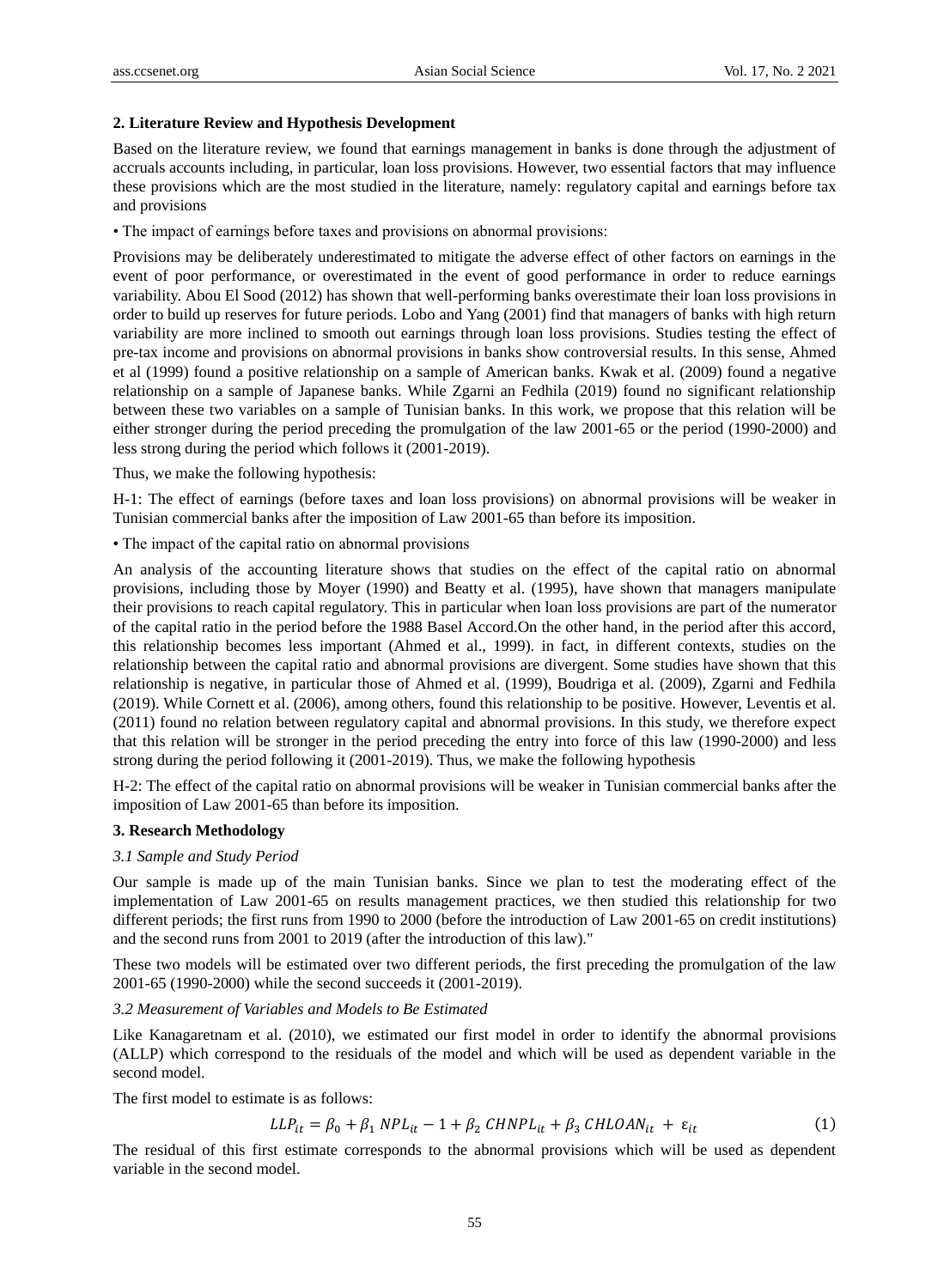$$
\varepsilon_{\mathbf{i}} = ALP_{it} = \beta_0 + \beta_1 EBTP_{it} + \beta_2 CAR_{it} + \beta_3 LASSET_{it} + \beta_4 ROA_{it} + \varepsilon_{it}
$$
 (2)

|  | Table 1. Summary table of variables and measures used in the study |  |  |  |  |  |  |
|--|--------------------------------------------------------------------|--|--|--|--|--|--|
|--|--------------------------------------------------------------------|--|--|--|--|--|--|

|                     |                                                | <b>DEPENDENT VARIABLES</b>                                                                                                                                                 |  |  |  |  |
|---------------------|------------------------------------------------|----------------------------------------------------------------------------------------------------------------------------------------------------------------------------|--|--|--|--|
| Variables           | DEPENDENT VARIABLES                            |                                                                                                                                                                            |  |  |  |  |
|                     |                                                | Definitions and measures                                                                                                                                                   |  |  |  |  |
| LLPi                | Allocations for loan loss provisions of bank i |                                                                                                                                                                            |  |  |  |  |
| $ALLP_{it}$         |                                                | Abnormal loan loss provisions of bank i at date t                                                                                                                          |  |  |  |  |
|                     |                                                | <b>INDEPENDENT VARIABLES</b>                                                                                                                                               |  |  |  |  |
|                     |                                                | Definitions and measures                                                                                                                                                   |  |  |  |  |
|                     | $NPL_{it-1}$                                   | Initial balance of non-performing loans of bank i at date t                                                                                                                |  |  |  |  |
|                     | $CHNPL_{it}$                                   | change in non-performing loans between t and t-1 of bank i at date t                                                                                                       |  |  |  |  |
| Variables linked to | $CHTLOAN_{ir}$                                 | change in total loans from bank i at date t                                                                                                                                |  |  |  |  |
| earnings management | $EBTP_{it}$                                    | This variable is measured by earnings before tax and provision which is<br>calculated from the income statement (it is equal to gross operating income<br>less provisions) |  |  |  |  |
|                     | $CAR_{it}$                                     | Capital ratio. (total equity divided by total bank assets)                                                                                                                 |  |  |  |  |
| control variables   | $LASSET_{it}$                                  | Size of the bank, it is measured by the natural logarithm of the total assets of<br>the bank                                                                               |  |  |  |  |
|                     | $ROA_{it}$                                     | Return on assets: this variable corresponds to the assessment of return on<br>assets. (It is measured by: Net income / total assets)                                       |  |  |  |  |

#### **4. Results and Discussion**

*4.1 Estimation of Abnormal Provisions (1990-2000)*

A/ Summary Statistics (1990-2000):

The Summary Statistics of variables used under the period 1990-2000 are presented in the table below:

| Variable    | <b>EBTP</b> | <b>CAR</b> | <b>LASSET</b> | <b>ROA</b> |
|-------------|-------------|------------|---------------|------------|
| Moyenne     | .0279737    | .2382603   | 13.96862      | .0086941   |
| Min         | .0063566    | .033942    | 12.62887      | .0000607   |
| Max         | .0683691    | .3331156   | 15.155        | .0517559   |
| Ecart type  | .0158117    | .1460926   | .5302621      | .0054496   |
| Observation | 110         | 10         | l 10          | 110        |

Table 2. Summary Statistics (1990-2000)

According to the table of descriptive statistics above, the variable "EBTP" is 2, 79% on average with a minimum of 0. 63% and a maximum of 6.83%. These findings are similar to taktak and mbarki (2014) in their study on a sample of Tunisian banks over the period from 2003 to 2007. they found an average value of ebtp equal to 1.7%. The standard deviation is 1.58% indicating a very low volatility of this variable in our sample. Concerning the variable "CAR", it shows an average of 23, 82% and varies between a minimum of 3,39% and a maximum of 33,31%. So, we can say that the tnisian banks in our sample are largely capitalized. The standard deviation is 14,60%, indicating a fairly average volatility of this variable in our sample.

Regarding the control variables, the variable "LASSET" is 13.96. with a minimum of 12,62 and a maximum of 15,15. the standard deviation is 53.02% indicating high volatility in our sample. Finally, the variable "ROA" shows an average of 0.86%, a minimum of -0,006%, a maximum of 5,17% and a standard deviation of 0.54%.

B/ model regression results (1990-2000)

The Table 3 below presented the regression results carried out on our sample of 10 Tunisian commercial banks during the period from 1990 to 2000 (110 observations)

Table 3. Model regression results during the period 1990-2000

| $\mathbf{r}$<br>Interval<br>.`ont<br>Std.<br>Var <sup>1</sup><br>riable<br>Еn<br>etent.<br>`Oettu<br>′> ïz |  | o or |  |  |  | <b>195%</b> |
|------------------------------------------------------------------------------------------------------------|--|------|--|--|--|-------------|
|------------------------------------------------------------------------------------------------------------|--|------|--|--|--|-------------|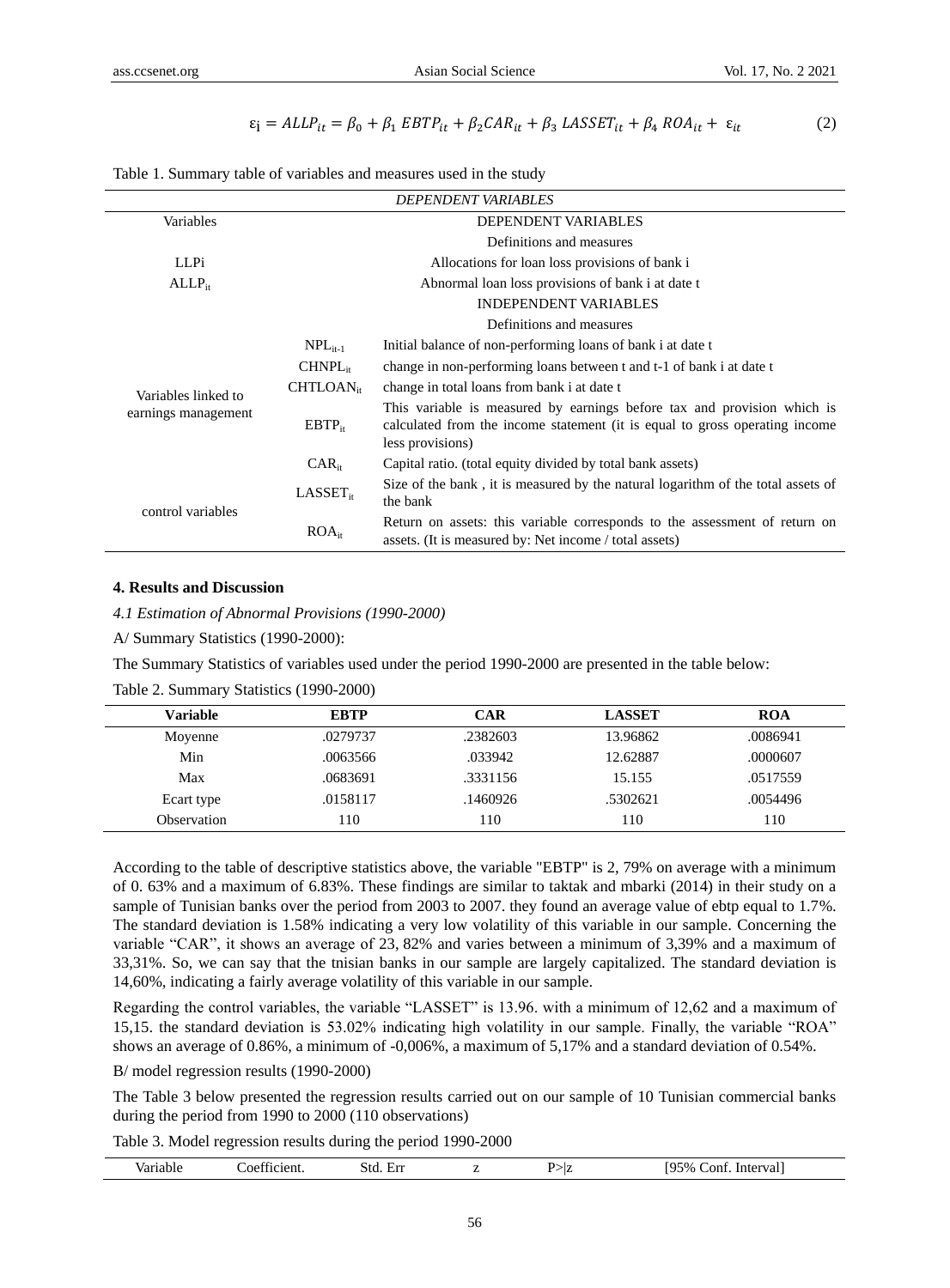| <b>EBTP</b>                                                       | .0462198    | .0908043 | 0.51    | 0.611      | $-1317533$  | .224193     |
|-------------------------------------------------------------------|-------------|----------|---------|------------|-------------|-------------|
| <b>CAR</b>                                                        | $-.0408777$ | .0092982 | $-4.40$ | $0.000***$ | $-.0591019$ | $-.0226535$ |
| <b>ROA</b>                                                        | .2243253    | .2476507 | 0.91    | 0.365      | $-2610612$  | .7097118    |
| <b>LASSET</b>                                                     | $-.0145305$ | .0027311 | $-5.32$ | $0.000***$ | $-.0198835$ | $-.0091776$ |
| Constante                                                         | .2094678    | .0396519 | 5.28    | 0.000      | .1317516    | .287184     |
| ***Significant at 1%, **Significant at 5% and *Significant at 10% |             |          |         |            |             |             |

From this table, it turns out that the effect of the variable (EBTP) on abnormal provisions is not significant. This result corroborates that of Fernando and Ekanayake (2015) who proved that banks do not manage their earnings via loan loss provisions. These authors found an insignificant relation between EBTP and abnormal provisions in their sample of commercial banks in Sri Lanka. However, concerning the "capital ratio (CAR)" variable, our results indicate a negative effect on abnormal provisions at the 5% threshold. This shows that the managers of banks are heavily manipulating their provisions for the purposes of capital management. Our findings are comparable to that of Kwak et al (2009).

#### *4.2 Estimate of Abnormal Provisions (2001-2019)*

#### A/. Summary Statistics:

Summary Statistics of variables under the period **2001-2019** are presented in Table 4 below:

| Variable            | $EBTP_{it}$ | $CAR_{it}$    | $LASSET_{it}$ | $ROA_{it}$    |
|---------------------|-------------|---------------|---------------|---------------|
| Mean                | .0233786    | .10112344     | 15.18131      | 0.00864706    |
| Min                 | .0040253    | $-0.01098475$ | 13.81444      | $-0,10350519$ |
| Max                 | .057159     | 0,10792559    | 16.34083      | 0.03105352    |
| Standard- deviation | .0094237    | 0.00182124    | .598367       | 0.0027275     |
| <b>Observations</b> | 190         | 190           | 190           | 190           |

Table 4. Summary Statistics (2001-2019)

According to the table above the variable "EBTP" is 2.33% on average with a minimum of 0.40% and a maximum of 5.71%, the standard deviation is 0.94%. The mean of the variable "CAR is 10.11% with a minimum of -1.098% and a maximum of 10.79%. These results indicate that the banks in our sample are relatively well capitalized over the period 2001-2019 (the minimum regulatory capital required is 8%). The standard deviation is 0.18% indicating a very low volatility of this variable in our sample.

Regarding the control variables, the mean of the variable "LASSET" is 15.18. with a minimum of 13.81 and a maximum of 16.34. Finally, the variable "ROA" shows an average of 0.86%, a minimum of -10.35%, a maximum of 3.10% and a standard deviation of 0.27%.

B/ Results of the multivariate regression of the second model (2001-2019):

The results of the regression carried out on our sample of 10 Tunisian commercial banks during the period from 2001 to 2019 (190 observations) are presented in Table 5.

| Variable      | Coefficient. | Std. Err | Z       | P >  z     |             | [95% Conf. Interval] |
|---------------|--------------|----------|---------|------------|-------------|----------------------|
| <b>EBTP</b>   | $-.0462959$  | .011859  | $-3.90$ | $0.000***$ | $-.0695391$ | $-.0230526$          |
| <b>CAR</b>    | .0015785     | .0052811 | 0.30    | 0.765      | $-0087723$  | .0119293             |
| <b>ROA</b>    | $-0.004362$  | .0002072 | $-2.11$ | $0.035**$  | $-0008422$  | $-0000302$           |
| <b>LASSET</b> | .0115764     | .0188907 | 0.61    | 0.540      | $-0254488$  | .0486015             |
| Constante     | .0108061     | .0030976 | 3.49    | 0.000      | .0047349    | .0168773             |

Table 5. Model regression results during the period 2001-2019

\*\*\*: significativité au seuil 1%, \*\* significativité au seuil de 5% et \* significativité au seuil 10 %

In view of the table above, it turns out that the coefficient of the variable EBTP becomes negative and significant at the 1% threshold on abnormal provisions during the period following the introduction of the law (2001-2019).

This negative association suggests that banks with pre-managed earnings tended to report lower (larger) abnormal provisions, thus further increasing (decreasing) earnings using ALLP. This result corroborates that of Kwak et al. (2009). However, our result is contradictory with the results found by Kanagaretnam et al (2010) and Zgarni and Fedhila (2019).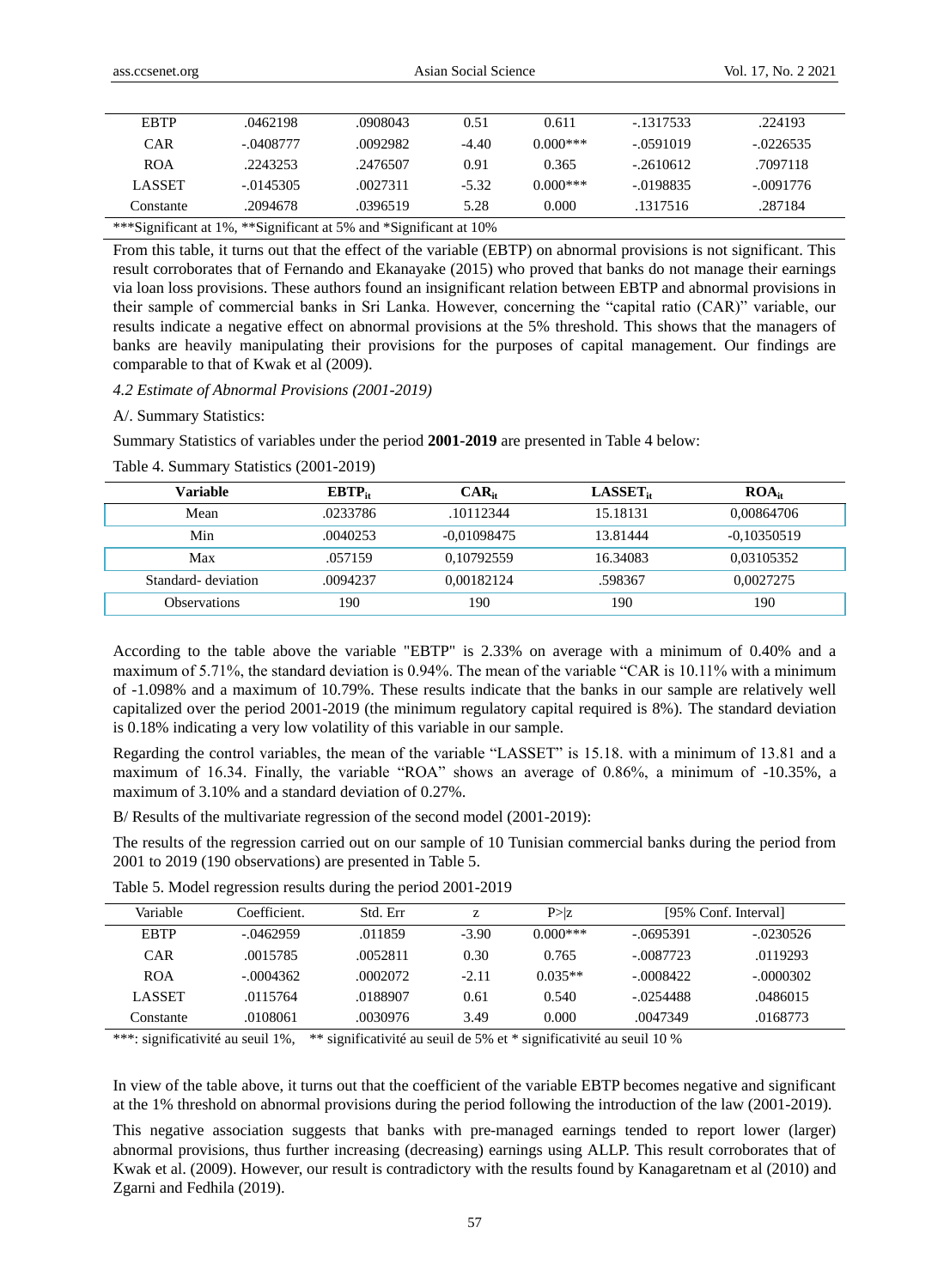By comparing the results of the estimation before the introduction of this law and after its introduction, it can be concluded that the introduction of the law 2001-65 relating to credit institutions has increased earnings management. Indeed, before the introduction of the said law, we found no significate relation between earnings management and abnormal provisions. This result thus contradicts the predictions of agency theory postulating that governance mechanisms reduce earnings management problems.

As for the coefficient of the CAR capital ratio, it turns out to be insignificant. This result coincides with that found by Kim and Kross (1998). But, our results are not consistent with those found by Kanagaretnam et al. (2004) and Kwak et al. (2009) and Zgarni and Fedhila (2019).

By comparing the results of the estimation before the introduction of this law and after its introduction, we can conclude that the introduction of the law 2001-65 on credit institutions limited discretionary practices through capital management. Indeed, before the introduction of the said law, we found that the Tunisian banks in our sample manage their capital ratio through abnormal provisions. This finding confirms the postulates of governance theory as to the importance of governance mechanisms, in particular the regulations, in controlling and limiting managerial opportunism and reducing information asymmetry.

By way of summary, and unlike the period preceding the promulgation of Law 2001-65, where we found that the managers of the Tunisian banks being the subject of our sample resort more to capital management than to earnings management, all of our results allow us to admit the increasing earnings management to the detriment of capital management in the discretionary practices of Tunisian banks after the introduction of the 2001 law -65. These results can be explained by the crucial role played by this law imposing more rigorous control and more rigid and severe sanctions, in particular with regard to capital management. This state of affairs in turn explains the newly observed recourse to earnings management, given that the managers, who are by nature opportunistic according to the agency's theory, and who are subject to a stricter controls following the entry into force of this law, are diverted to earnings management where they have greater room for maneuver.

## **5. Conclusion**

The entry into force of the 2001-65 law relating to Tunisian credit institutions seeks to achieve greater transparency of information by strengthening rules of good governance in order to constrain the earnings management in Tunisian banks.

In this research work, with the objective of validating the moderating effect of this Law 2001-65 relating to credit institutions on discretionary practices, we have shown first of all that Tunisian commercial banks only practice capital management before the introduction of Law 2001-65 relating to credit institutions without resorting to earnings management. Following a comparative study of discretionary practices before the introduction of this law and after its introduction, on a sample of the principal Tunisian banks we have surprisingly shown an accentuation of this discretionary behavior via loan loss provisions during the period following the entry into force of this law (2001-2019). However, the results of the survey allow us to admit the crucial role played by this law in limiting discretionary for capital management purposes compared to the period preceding the promulgation of this law (1990-2000).

In conclusion, it turns out that this law 2001-65 did not fully play its disciplinary role in matters of accounting manipulations. Indeed, if it has succeeded in limiting capital management practices, it would necessarily hide basically some possible shortcomings that have prevented it from carrying out strict control over earnings management.

However, like all research, this study is not without its limitations. In fact, Law 2001-65 is not the only law in force in Tunisia to improve the control of opportunistic behavior by managers in banks (financial security law 2005-96, law 2016-48 relating to Tunisian credit institutions). Other research may focus on taking into account the legislative texts which follow the introduction of Law 2001-65 in order to test their possible disciplinary effects on the discretionary behavior of managers in Tunisian banks. It would also probably be interesting to conduct a comparative analysis aimed at studying the evolution of legislative texts in various countries (emerging and / or developed) for limiting the discretionary practices of bank manager.

#### **References**

Abou El Sood, H. (2012). Loan loss provisioning and income smoothing in US banks pre andpost the financial crisis. *International Review of Financial Analysis, 25*(C), 64-72. https://doi.org/10.1016/j.irfa.2012.06.007

Ahmed, A., Takeda, C., & Thomas, S. (1999). Bank loan loss provisions: A reexamination of capital management, earnings management, and signaling effects. *Journal of Accounting and Economics, 28*(1), 1-25. [https://doi.org/10.1016/S0165-4101\(99\)00017-8](https://doi.org/10.1016/S0165-4101(99)00017-8)